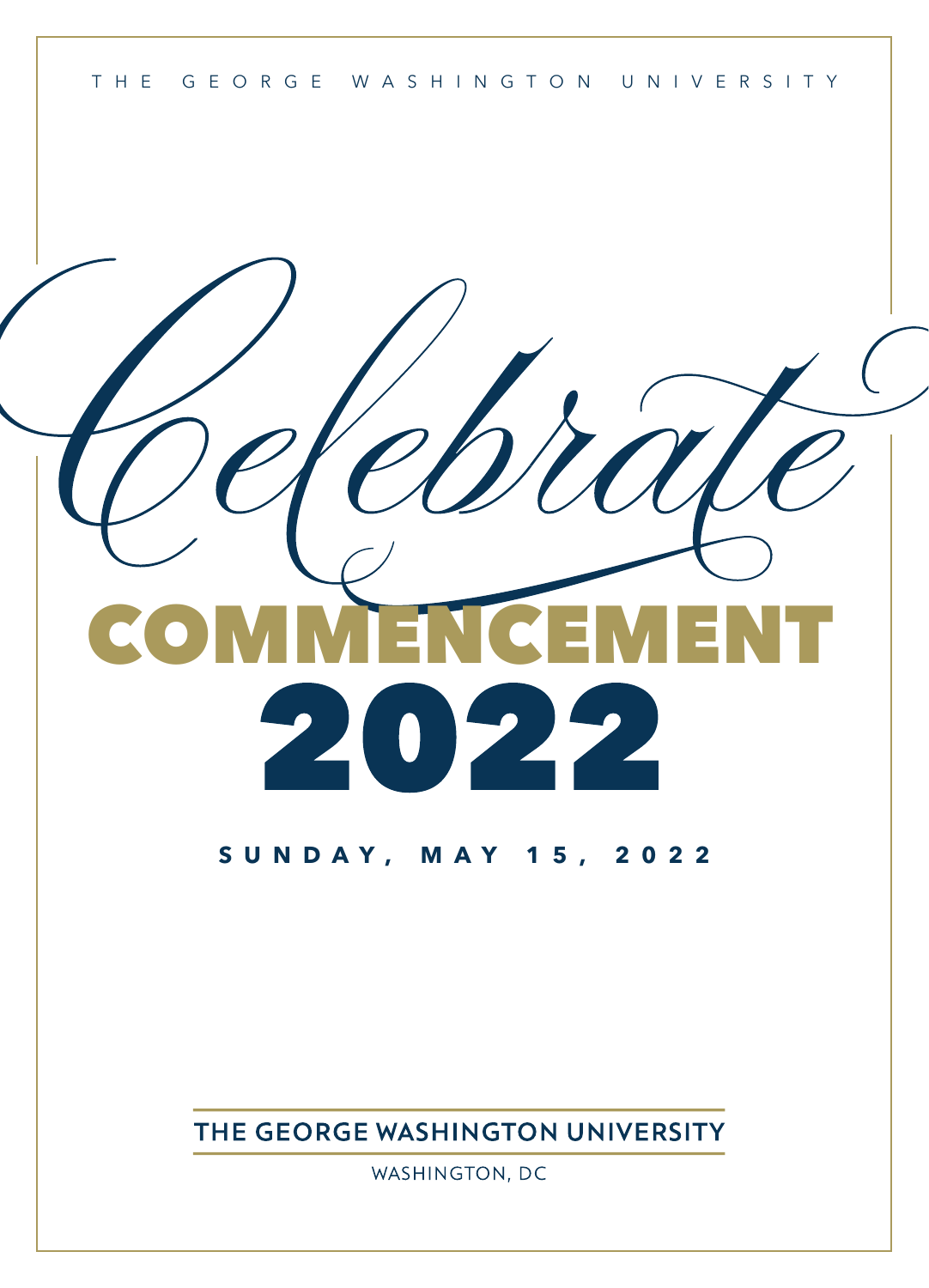# ORDER OF EXERCISES

|                                                               | Michael Schmitz, Conductor<br><b>Adjunct Professor of Music</b>                                      |
|---------------------------------------------------------------|------------------------------------------------------------------------------------------------------|
|                                                               | Provost and Executive Vice President, Academic Affairs                                               |
|                                                               |                                                                                                      |
|                                                               | <b>Adjunct Professor of Music</b>                                                                    |
|                                                               | Senior Jewish Educator, GW Hillel                                                                    |
|                                                               | Chair, Board of Trustees                                                                             |
|                                                               | President of the University                                                                          |
|                                                               |                                                                                                      |
|                                                               | Alma Starks, M.B.A. '22<br>Assistant Director of Post-Award Management, Office of Sponsored Projects |
|                                                               | President, GW Alumni Association                                                                     |
|                                                               |                                                                                                      |
|                                                               |                                                                                                      |
| Dana Bash, B.A. '93, Doctor of Public Service, honoris causa  |                                                                                                      |
| Charles "Chuck" Todd, Doctor of Public Service, honoris causa |                                                                                                      |
|                                                               |                                                                                                      |
| Elana Meyers Taylor, B.S. '06, M.T.A. 'II, HON'18             |                                                                                                      |
|                                                               |                                                                                                      |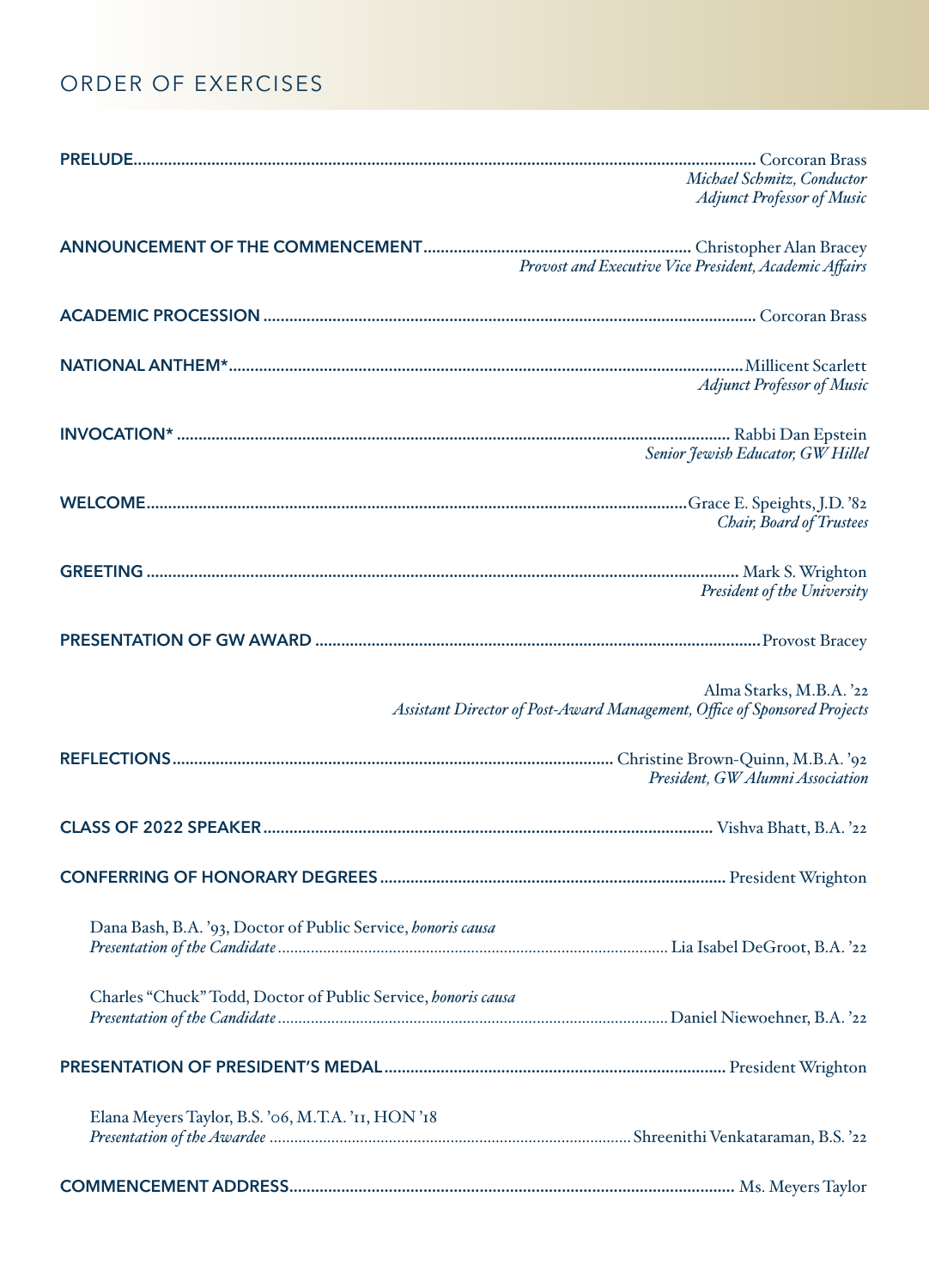<span id="page-2-0"></span>

| Columbian College of Arts and Sciences             |  |
|----------------------------------------------------|--|
| School of Medicine and Health Sciences             |  |
| <b>GW</b> Law                                      |  |
| School of Engineering and Applied Science          |  |
| Graduate School of Education and Human Development |  |
| <b>School of Business</b>                          |  |
| <b>Elliott School of International Affairs</b>     |  |
| Milken Institute School of Public Health           |  |
| <b>College of Professional Studies</b>             |  |
| <b>School of Nursing</b>                           |  |
|                                                    |  |
|                                                    |  |
| <b>UNIVERSITY MARSHAL</b>                          |  |

*James Tielsch Chair, Faculty Senate Executive Committee Professor and Chair, Department of Global Health Milken Institute School of Public Health*

> *\*Those who are able are asked to stand for these portions of the program. At the conclusion of the program, the audience is asked to please remain standing until the platform party has left the stage.*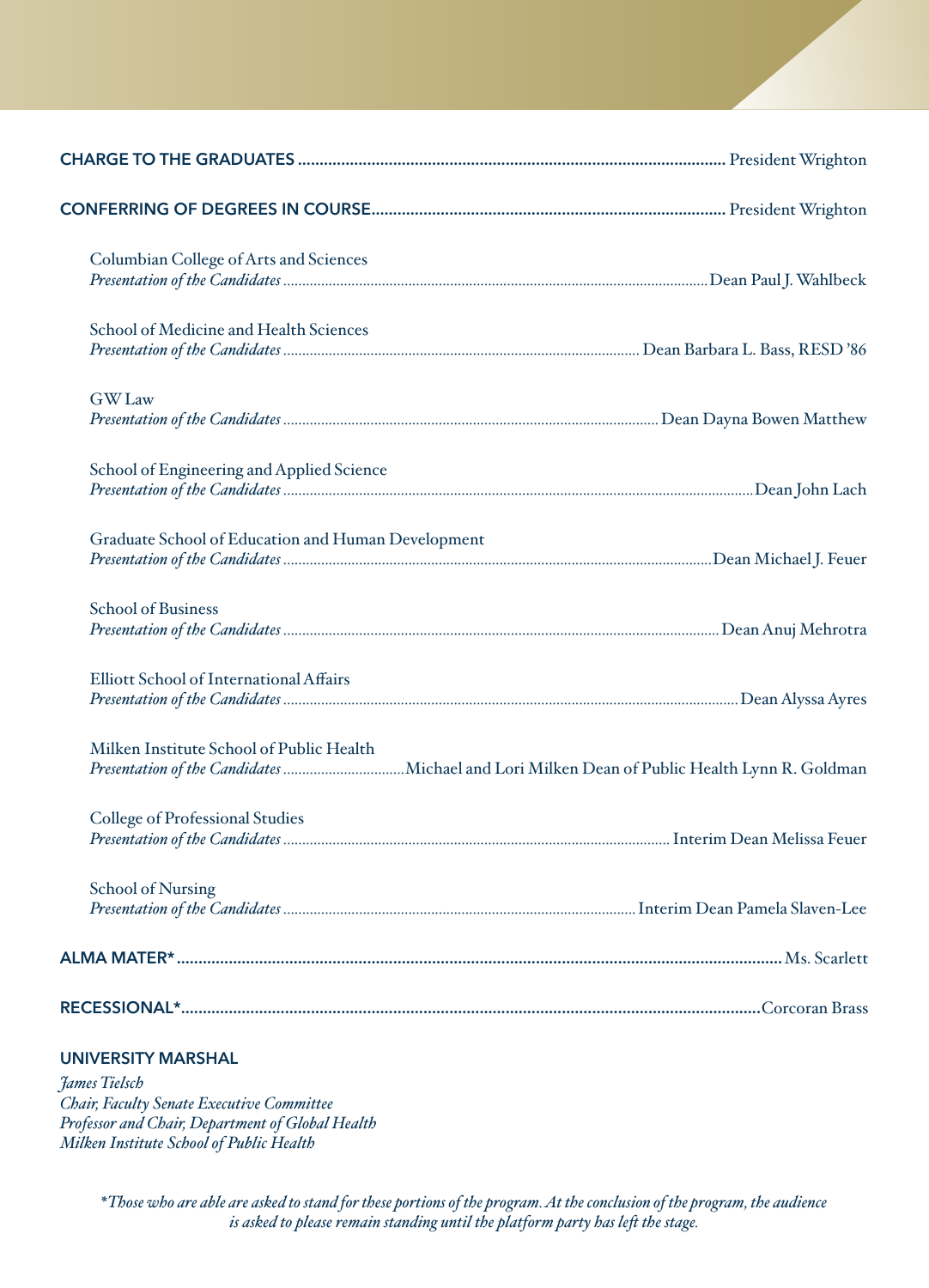## MESSAGE TO THE GRADUATES



# *A Message to the Graduates from President Mark S. Wrighton*

When you chose to attend the George Washington University, you chose a distinguished and distinguishable university that, for over 200 years, has offered a rigorous, high-quality education designed to prepare the future leaders of the world — future leaders like you.

You worked hard to fulfill the rigorous requirements to earn a degree from GW. You came to GW inquisitive and passionate; you transformed that inquisitiveness and passion into accomplishment and excellence, in and out of the classroom. You leaned into your strengths, worked diligently to improve upon your weaknesses, and became a wiser, more well-rounded scholar. When the global pandemic created setbacks, you remained resilient and even more focused upon your goals. You persisted, and you succeeded with distinction.

Our commencement ceremony is on the National Mall of the United States — an historic location to celebrate the finale of your time with GW. Ours are the only graduates in the world to enjoy the incredible experience of graduating in this special place.

As you were inspired by the alumni who came before you, you now will be an inspiration to those who follow. You are prepared to use your experience and talents to serve your fellow citizens and the public good, and you will bring renown to yourselves, your families, your communities, and your alma mater. It is my hope that you enjoy a life of meaning and purpose.

As you join our worldwide community of more than 310,000 alumni, I wish you many exciting years of continued leadership, discovery, passion, and excellence. GW is proud of all you have accomplished and all you will accomplish.

Congratulations!

Jank S. Wrighton

Mark S. Wrighton *President*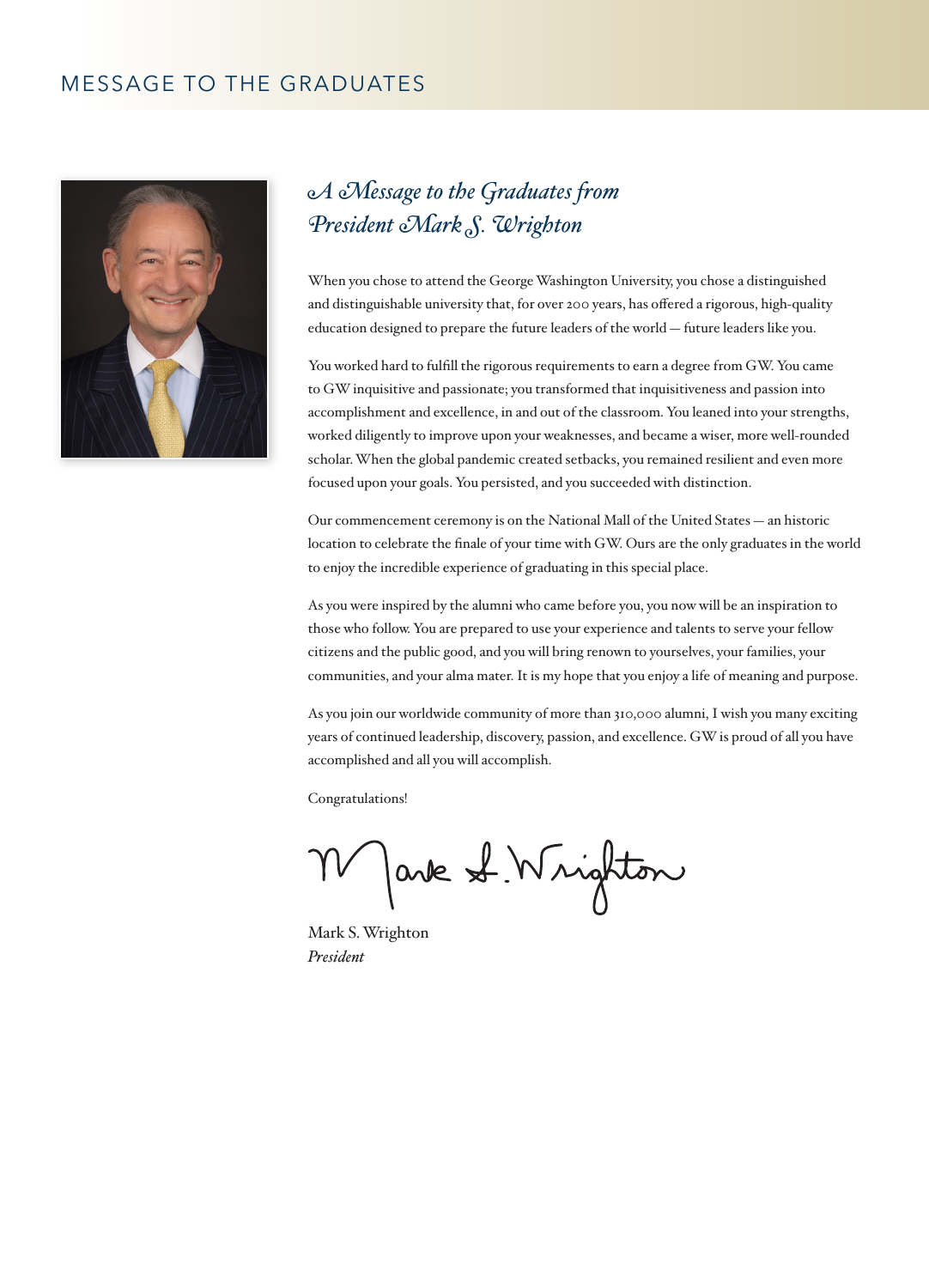## COMMENCEMENT SPEAKER



## *Elana Meyers Taylor, B.S. '06, M.T.A. '11, HON '18 President's Medal Recipient*

Elana Meyers Taylor, B.S. '06, M.T.A. '11, HON '18, is a pioneer for women in sports, having made history many times during her bobsled career. Most recently, during the 2022 Olympic Winter Games, Taylor became the most decorated Black athlete ever to compete in the Winter Olympics, with a career total of five medals.

Ms. Meyers Taylor was the first recruit for GW's softball program and was inducted into the GW Athletic Hall of Fame. After not making the U.S. Olympic softball team, Meyers Taylor turned to the sport of bobsled—an unlikely match for a biracial woman from Georgia—and has never looked back.

Ms. Meyers Taylor is a four-time world champion. In 2015, she became the first woman to earn a spot on the U.S. National Team, competing with and against the men's field. She became the first woman to win a medal in international competition in a men's event.

Among her many honors: being named her sport's Athlete of the Year four times and being asked to carry the U.S. flag in both the opening and closing ceremonies of the 2022 Winter Olympics.

Ms. Meyers Taylor is an advocate for sports and equality for girls through her work as former president of the Women's Sports Foundation. She also works with several non-profit organizations, including Classroom Champions and Gigi's Playhouse.

Ms. Meyers Taylor has GW degrees in exercise science and sports management and an honorary doctorate in public service. She also holds an M.B.A. in finance from the Keller Graduate School of DeVry.

She married fellow bobsledder Nic Taylor, and they live with their son, Nico, in Georgia.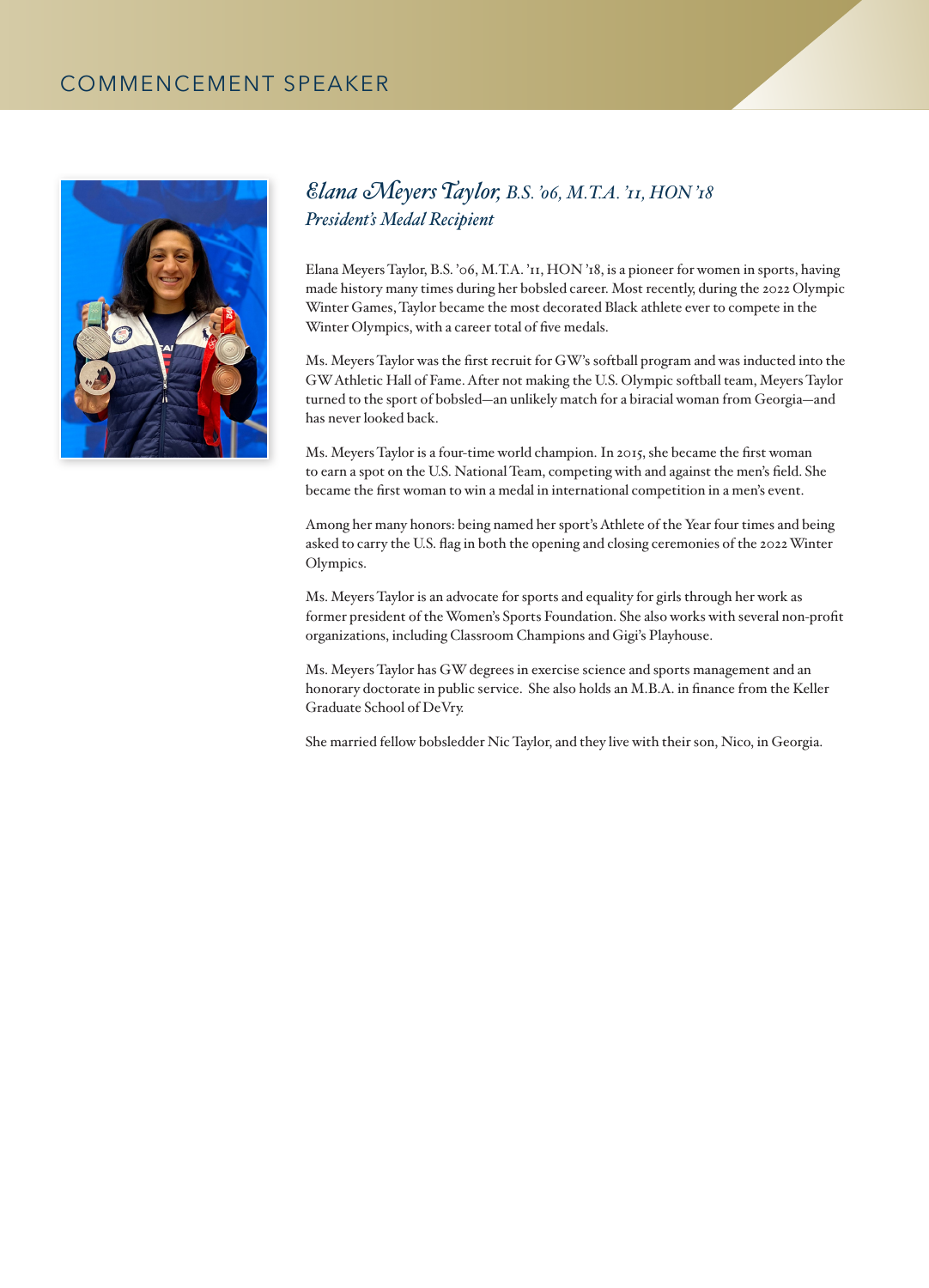## HONORARY DEGREE RECIPIENTS



## *Dana Bash, B.A. '93 Doctor of Public Service, honoris causa*

Dana Bash, B.A. '93, is CNN's chief political correspondent and co-anchor of "State of the Union with Jake Tapper and Dana Bash," the network's Sunday morning newsmaker show. Based in Washington, D.C., she covers both campaigns and Congress and regularly serves as a moderator for CNN's political town hall specials.

Bash moderated multiple debates during the 2020 election cycle and anchored election night coverage, which lasted several days. Bash served as a questioner in six of CNN's seven primetime primary debates for both the Democratic and Republican parties in 2016. She has played a key role in CNN's coverage of every presidential election since 2000, when she traveled extensively with former Vice President Al Gore during the presidential primaries.

Bash began her career at CNN as a producer of weekend programming. She served as a CNN White House correspondent during the George W. Bush administration, where she reported on major stories including Hurricane Katrina and the capture of Saddam Hussein.

Bash is the winner of the National Press Foundation's 2019 Sol Taishoff Award for Excellence in Broadcast Journalism. She received the prestigious Everett McKinley Dirksen Award for Distinguished Reporting of Congress from the National Press Foundation an unprecedented three times.

Bash graduated from GW cum laude with a bachelor's degree in political communications.



## *Charles "Chuck" Todd Doctor of Public Service, honoris causa*

Charles "Chuck" Todd, who attended GW from 1990 to 1994, is NBC News' political director and is moderator of "Meet the Press," the top-rated Sunday public affairs program in the country. Todd serves as a primary anchor for the network's primetime political and election programming, co-moderating two presidential primary debates during the 2020 election cycle. He also spearheads NBC News' political coverage across all its platforms and flagship news programs.

Todd has hosted "Meet the Press" since 2014, bringing the longest-running show in television history into the modern age by expanding the brand to include a daily show, a weekly newsmagazine, "Meet the Press Reports," now in its fourth season, and a podcast, "The Chuck ToddCast." Todd also continues to lead "First Read," a daily political newsletter, as well as the annual Meet the Press Film Festival, which features the year's best political short documentaries.

Todd previously served as NBC News chief White House correspondent, where he traveled around the world with former President Barack Obama and reported on the main pillars of his presidency. From 2010 to 2014, Todd also hosted MSNBC's "The Daily Rundown," featuring daily interviews with top congressional members.

In 2009, Todd co-authored the definitive election result analysis book for the 2008 presidential campaign, titled "How Barack Obama Won." His second book, "The Stranger: Barack Obama in the White House," was released in 2014.

Todd joined NBC in 2007. He previously worked at the National Journal's "The Hotline" for 15 years, which includes six years as the editor-inchief.

Todd is a native of Miami and currently resides in Arlington, Virginia, with his wife, Kristian, and two children.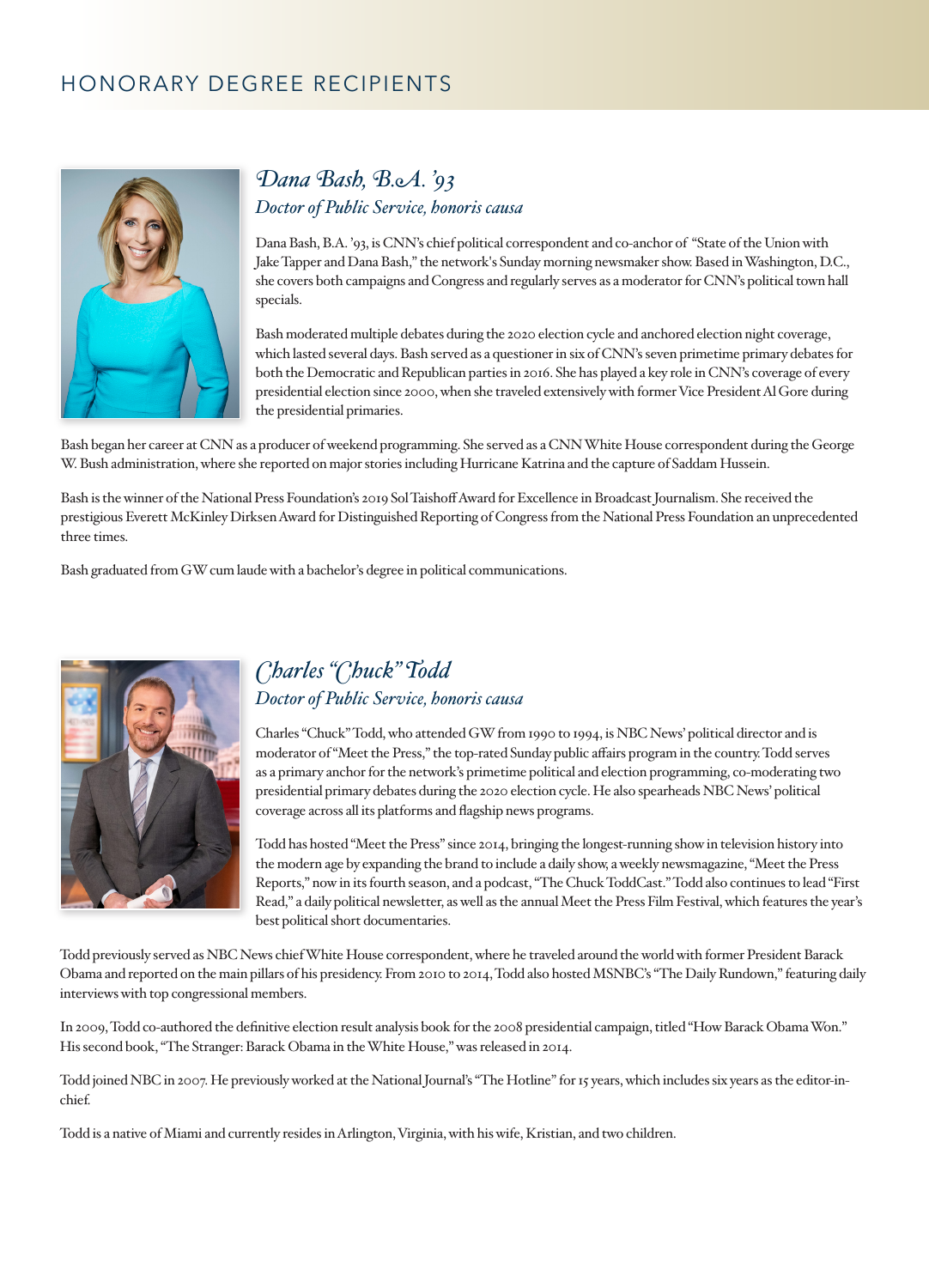### THE BOARD OF TRUSTEES OF THE UNIVERSITY

Grace E. Speights, J.D. '82 *Chair*

Ellen Zane, B.A. '73 *Vice Chair*

Avram Tucker, B.B.A. '77 *Secretary*

Christine Piorkowski Barth, B.B.A. '88 Charles R. Bendit, B.B.A. '75 Mollie Bowman B.A. '16, M.A. '17 Roslyn M. Brock, M.S. '89 Mark H. Chichester, B.B.A. '90, J.D. '93 Adam Conner, B.A. '06 Amr A. ElSawy, M.S.E.E. '81

Peter Harrison Donna Hill Staton, J.D. '82 A. Michael Hoffman Madeleine S. Jacobs, B.S. '68, HON '03 Todd Klein Ali H. Kolaghassi, B.B.A.  $'90$ Pamela Lawrence, B.A. '76 Chelsea Lenowska, B.A. '14, M.P.A. '16 Judith Lane Rogers, A.A. '74 (MVC) Sam Shekar George W. Wellde Jr., M.B.A. '76 Mark S. Wrighton *(ex officio)* 

#### CHAIR EMERITI

Oliver T. Carr Jr., HON '98 John D. Zeglis, HON '02 W. Russell Ramsey, B.B.A. '81, HON '14 Nelson A. Carbonell Jr., B.S. '85, HON '21

#### TRUSTEES EMERITI

Richard Blackburn, J.D. '67 Joseph L. Brand, J.D. '63 Nancy Broyhill, B.A. '65 Henry "Ric" Duques, B.B.A. '65, M.B.A. '69 Emilio Fernandez, M.S. '76 I. Allan From, B.B.A. '72 Morton I. Funger, A.A. '52, B.A. '53 David Gladstone Gary Granoff, B.B.A. '69, J.D. '73

Mark V. Hughes, B.A. '69, M.S. '77 Theodore N. Lerner, A.A. '48, L.L.B. '50 Raymond J. Oglethorpe, M.S. '69 The Honorable B. J. Penn, M.S. '80 Linda D. Rabbitt, M.A. '72 Sharon Percy Rockefeller Mark R. Shenkman, M.B.A. '67 Lydia W. Thomas Robert L. Tull, A.A. '48, B.A. '49 The Honorable Mark R. Warner, B.A. '77, HON  $' \cap 3$ J. McDonald Williams, J.D. '66

Geneva Henry *Libraries and Academic Innovation*

*School of Engineering and Applied Science*

Dayna Bowen Matthew

John Lach

*GW Law*

Anuj Mehrotra *School of Business* Pamela Slaven-Lee *School of Nursing (Interim)*

Paul J. Wahlbeck *Columbian College of Arts* 

*and Sciences*

### UNIVERSITY OFFICIALS

#### OFFICE OF THE PRESIDENT

Mark S. Wrighton *President*

Aristide J. Collins Jr. *Vice President, Chief of Staff, and Secretary of the University*

#### UNIVERSITY ADMINISTRATORS

Donna Arbide *Vice President for Development and Alumni Relations* 

Charles Barber *Vice President and General* 

*Counsel (Interim)*

#### IN CASE OF EMERGENCY

Barbara L. Bass, RESD '86 *Vice President for Health Affairs Chief Executive Officer, GW Medical Faculty Associates*

Christopher Alan Bracey *Provost and Executive Vice President for Academic Affairs* 

Mark Diaz *Executive Vice President and Chief Financial Officer* 

Stacey DiLorenzo *Vice President for Communications and Marketing (Interim)* 

M.L. "Cissy" Petty *Vice President for Student Affairs and Dean of Students*  Tanya Vogel *Director of Athletics*

#### **DEANS**

Alyssa Ayres *Elliott School of International Affairs*

Barbara L. Bass, RESD '86 *School of Medicine and Health Sciences*

Melissa Feuer *College of Professional Studies (Interim)*

Michael J. Feuer *Graduate School of Education and Human Development*

Lynn R. Goldman *Milken Institute School of Public Health*

#### IF THE ALTERNATE SITE PLAN IS IMPLEMENTED

All graduates, faculty and members of the platform party should report to the Charles E. Smith Center, 600 22nd Street, NW.

Families and guests are encouraged to view the full ceremony online at **[commencement.gwu.edu](https://www.commencement.gwu.edu)**.

ceremony itself, if an emergency situation should develop, the U.S. Park Police will declare an emergency. U.S. Park Police will either evacuate the site or direct the audience to shelter in place. Please follow the direction of the U.S. Park Police. The university has a comprehensive plan in place should extreme circumstances dictate changes and will reconvene the ceremony at our alternate site on the Foggy Bottom campus. For alternate site plan information please reference **[commencement.gwu.edu](https://www.commencement.gwu.edu)**.

University Commencement is held rain or shine on the National Mall. During the